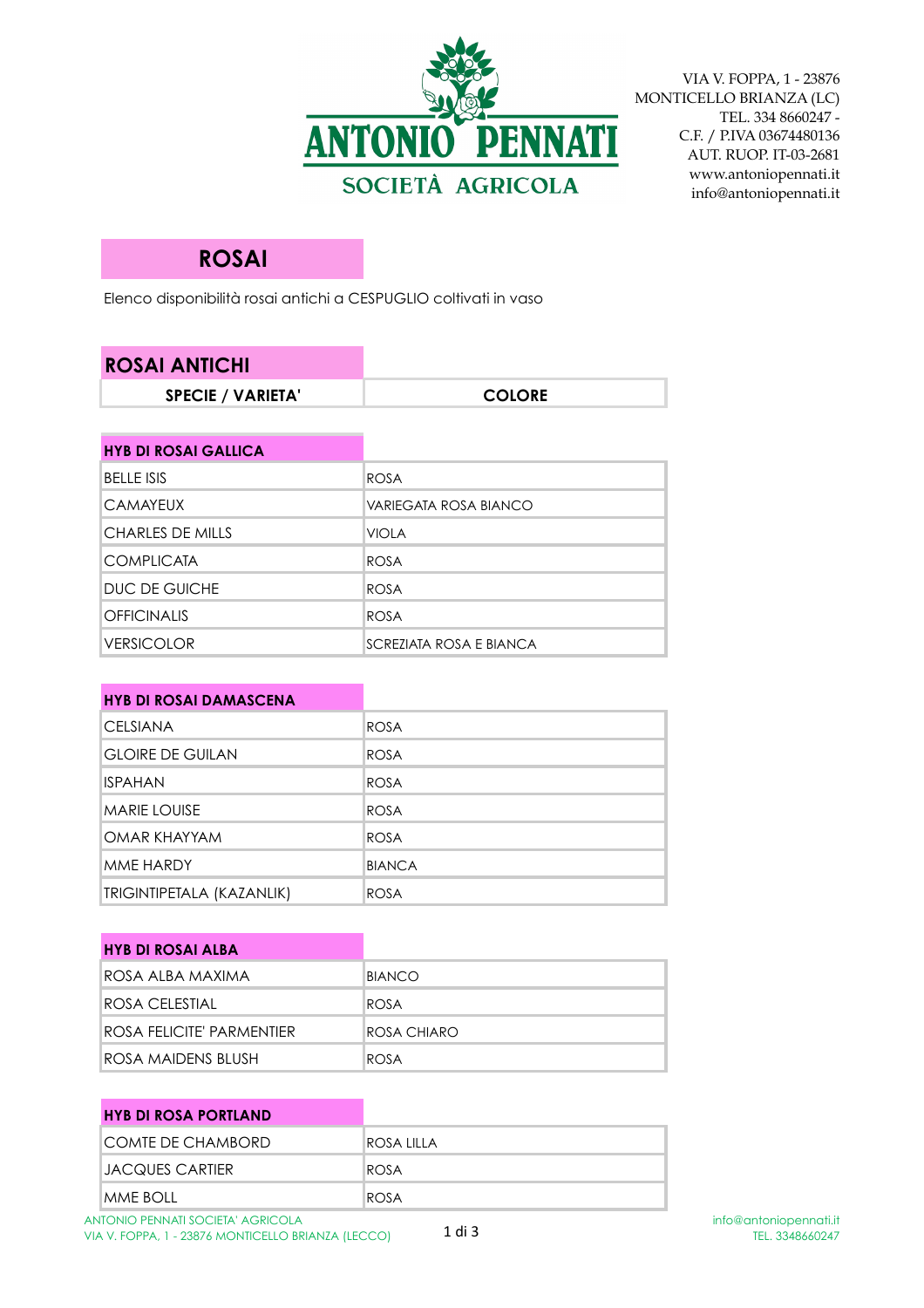

VIA V. FOPPA, 1 - 23876 MONTICELLO BRIANZA (LC) TEL. 334 8660247 - C.F. / P.IVA 03674480136 AUT. RUOP. IT-03-2681 www.antoniopennati.it info@antoniopennati.it

| <b>ROSE DE RESCHT</b><br>PORPORA |  |  |  |
|----------------------------------|--|--|--|
|----------------------------------|--|--|--|

| <b>HYB DI ROSA BOURBON</b> |                       |
|----------------------------|-----------------------|
| IGIPSY BOY                 | ROSSO                 |
| LOUISE ODIER               | ROSA                  |
| MMF ISAAC PFRFIRF          | ROSA                  |
| MME LAURIOL DE BARNY       | ROSA                  |
| MME PIERRE OGER            | ROSA                  |
| VARIEGATA DI BOLOGNA       | VARIEGATA ROSA BIANCO |

| <b>HYB DI ROSA CENTIFOLIA-MUSCOSA</b> |               |
|---------------------------------------|---------------|
| CHAPEAU DE NAPOLEON                   | <b>ROSA</b>   |
| EUGENIE GUINOISSEAU                   | ROSSO PORPORA |
| FANTIN LATOUR                         | ROSA          |
| WILLIAM LOBB                          | ROSSO PORPORA |

| <b>HYB DI ROSA CINA</b> |                        |
|-------------------------|------------------------|
| ICHINENSIS MUTABILIS    | IDAL GIALLO AL PORPORA |
| <b>IHERMOSA</b>         | ROSA DELICATO          |

| <b>HYB RIFIORENTI-PERPETUI</b> |                 |
|--------------------------------|-----------------|
| BARONNE PREVOST                | <b>ROSA</b>     |
| <b>GLOIRE DE DUCHER</b>        | <b>PORPORA</b>  |
| IMRS JOHN LANG                 | <b>ROSA</b>     |
| REINE DES VIOLETTES            | <b>VIOLETTO</b> |
| SOUV. DE JEANNE BALANDREAU     | <b>ROSA</b>     |
| IULRICH BRUNNER                | <b>ROSA</b>     |

| <b>HYB DI ROSA RUGOSA</b> |               |
|---------------------------|---------------|
| <b>BELLE POITEVINE</b>    | <b>ROSA</b>   |
| BLANC DOUBLE DE COUBERT   | <b>BIANCO</b> |
| FRAU DAGMAR HASTRUP       | <b>ROSA</b>   |
| HANSA                     | <b>VIOLA</b>  |
| <b>MAX GRAF</b>           | ROSA          |
| <b>PARFUM DE L'HAY</b>    | ROSSO         |